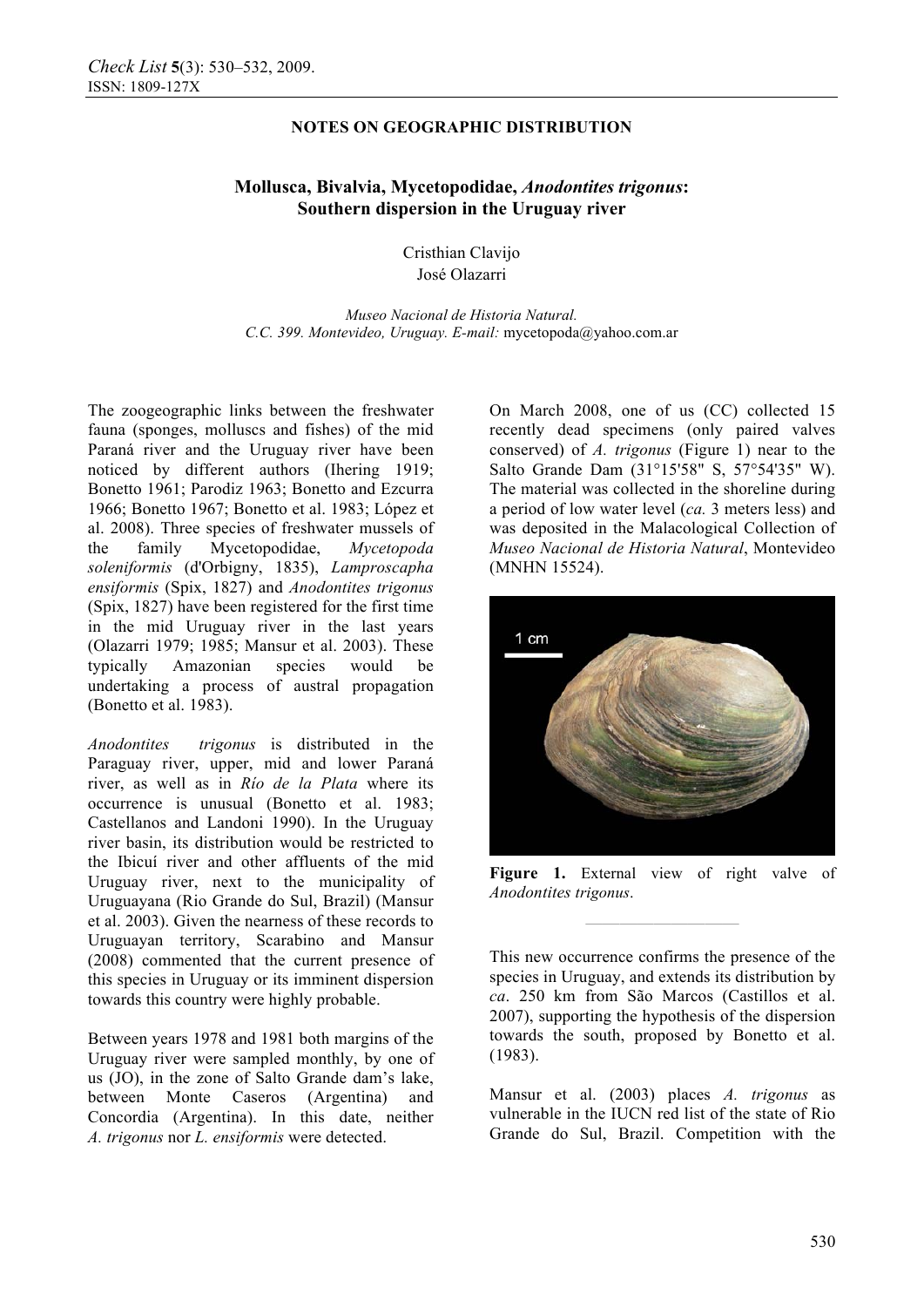## **NOTES ON GEOGRAPHIC DISTRIBUTION**

exotic bivalves *Corbicula fluminea* (Müller, 1774) and *Limnoperna fortunei* (Dunker, 1857) is one of the threats faced by *A. trigonus* (Mansur et al. 2003). Those invading species are currently present in the lake of Salto Grande Dam (CC,

pers. obs.). Further studies are needed in order to determine whether the population of *A. trigonus*  in its southernmost known locality in the Uruguay river is reproductively active or if they constitute only a marginal population.



**Figure 2.** Distribution map of *Anodontites trigonus* in the Uruguay river, indicating the previous known locality (São Marcos) and the present record (Salto Grande dam).

**————————————————**

#### **Acknowledgements**

We thank Alvar Carranza and Fabrizio Scarabino for the revision of manuscript and literature provided, as well as to Gustavo Lecuona (MNHN) for the photographic work. Jorge Broggi and Luis Wolman supported the field work.

**————————————————**

### **Literature Cited**

- Bonetto, A. A. 1961. Acerca de la distribución geográfica de las náyades en la Republica Argentina. Physis 22(63): 259-268.
- Bonetto, A. A. 1967. El género *Anodontites* Bruguière (Mollusca, Pelecypoda) en el sistema hidrográfico del Plata. Physis (B) 26(73): 459-467.
- Bonetto, A.A. and I. Ezcurra de Drago. 1966. Nuevos aportes al conocimiento de las esponjas argentinas. Physis (B) 26(71): 129-140.
- Bonetto, A, A., M. P. Tassara and A. Rumi. 1983. Sobre algunos nuevos registros de náyades en el río

Paraná. Comunicaciones Científicas Del CECOAL (CONICET-CECOAL) 13: 1- 4.

- Castellanos, Z. and N. Landoni. 1990. La familia Mycetopodidae Gray, 1840 en la República Argentina. Fauna de agua dulce de la República Argentina 16(1): 7-87.
- Castillo, A. R., L. G. Brasil, E. Querol, M. V. M. Querol, E. V. Oliveira and M. C. D. Mansur. 2007. Moluscos bivalves da localidade de São Marcos, bacia do Médio rio Uruguai, Uruguaiana, Brasil. Biotemas 20(4): 73-79.